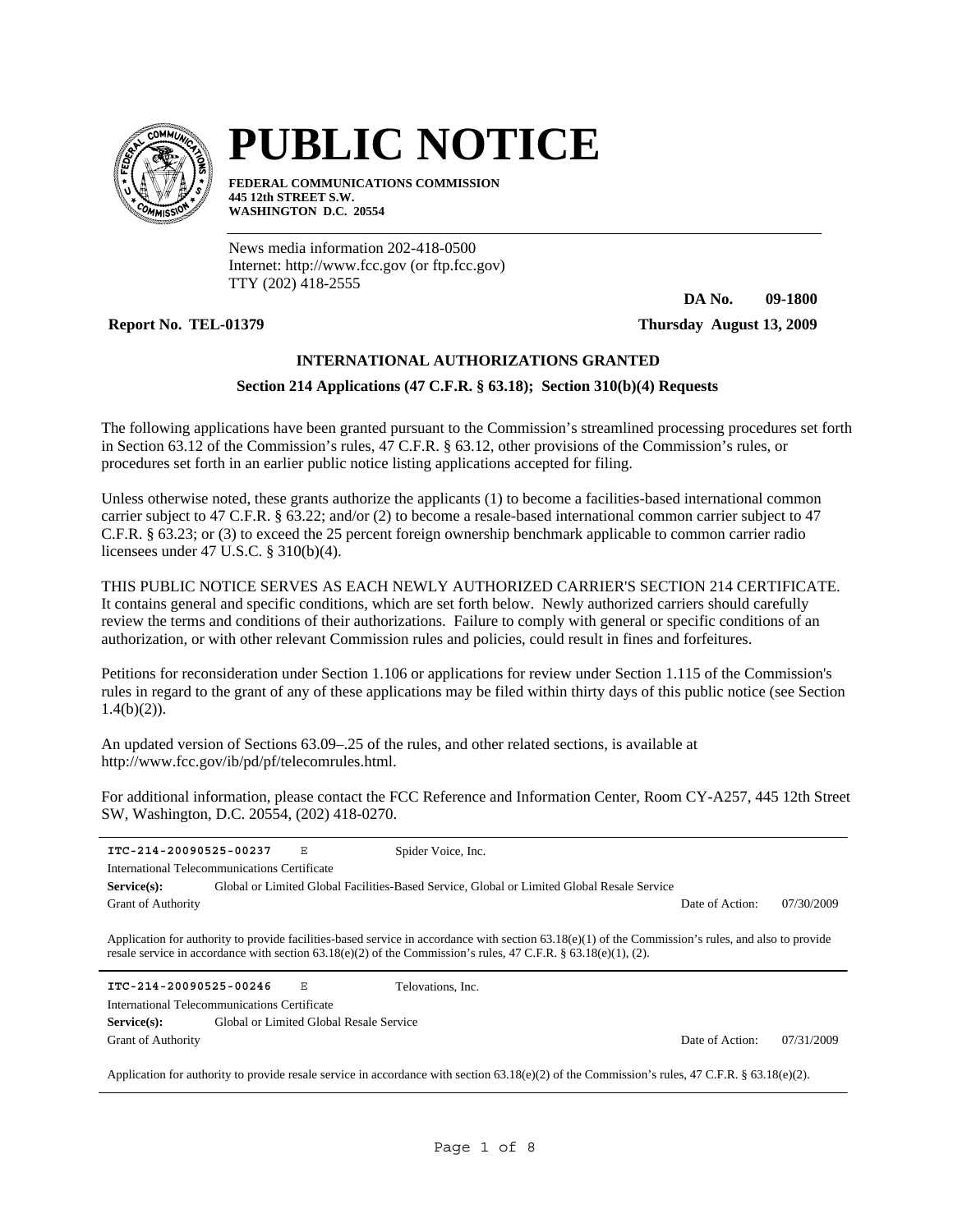| ITC-214-20090630-00307<br>DayStarr Communications<br>Ε                                                                                                                                                                                                                  |                 |            |
|-------------------------------------------------------------------------------------------------------------------------------------------------------------------------------------------------------------------------------------------------------------------------|-----------------|------------|
| International Telecommunications Certificate<br>Global or Limited Global Resale Service<br>Service(s):                                                                                                                                                                  |                 |            |
| Grant of Authority                                                                                                                                                                                                                                                      | Date of Action: | 07/31/2009 |
| Application for authority to provide resale service in accordance with section 63.18(e)(2) of the Commission's rules, 47 C.F.R. § 63.18(e)(2).                                                                                                                          |                 |            |
| ITC-214-20090630-00308<br>Ε<br>JAS Networks, Inc.                                                                                                                                                                                                                       |                 |            |
| International Telecommunications Certificate<br>Global or Limited Global Resale Service<br>Service(s):                                                                                                                                                                  |                 |            |
| Grant of Authority                                                                                                                                                                                                                                                      | Date of Action: | 07/31/2009 |
| Application for authority to provide resale service in accordance with section 63.18(e)(2) of the Commission's rules, 47 C.F.R. § 63.18(e)(2).                                                                                                                          |                 |            |
| ITC-214-20090630-00326<br>Ε<br>Call X Communications, Inc.                                                                                                                                                                                                              |                 |            |
| International Telecommunications Certificate                                                                                                                                                                                                                            |                 |            |
| Global or Limited Global Resale Service<br>$Service(s)$ :<br>Grant of Authority                                                                                                                                                                                         | Date of Action: | 07/31/2009 |
| Application for authority to provide resale service in accordance with section 63.18(e)(2) of the Commission's rules, 47 C.F.R. § 63.18(e)(2).                                                                                                                          |                 |            |
|                                                                                                                                                                                                                                                                         |                 |            |
| ITC-214-20090702-00313<br>Е<br>DataComm America, LLC<br>International Telecommunications Certificate                                                                                                                                                                    |                 |            |
| Global or Limited Global Facilities-Based Service, Global or Limited Global Resale Service<br>Service(s):                                                                                                                                                               |                 |            |
| Grant of Authority                                                                                                                                                                                                                                                      | Date of Action: | 07/31/2009 |
| Application for authority to provide facilities-based service in accordance with section $63.18(e)(1)$ of the Commission's rules, and also to provide<br>resale service in accordance with section 63.18(e)(2) of the Commission's rules, 47 C.F.R. § 63.18(e)(1), (2). |                 |            |
| ITC-214-20090706-00311<br>Ε<br>Apollophone Inc                                                                                                                                                                                                                          |                 |            |
| International Telecommunications Certificate                                                                                                                                                                                                                            |                 |            |
| $Service(s)$ :<br>Global or Limited Global Facilities-Based Service, Global or Limited Global Resale Service<br>Grant of Authority                                                                                                                                      | Date of Action: | 07/31/2009 |
|                                                                                                                                                                                                                                                                         |                 |            |
| Application for authority to provide facilities-based service in accordance with section 63.18(e)(1) of the Commission's rules, and also to provide<br>resale service in accordance with section 63.18(e)(2) of the Commission's rules, 47 C.F.R. § 63.18(e)(1), (2).   |                 |            |
| ITC-214-20090706-00315<br>Ε<br>Curbia Technologies LLC                                                                                                                                                                                                                  |                 |            |
| International Telecommunications Certificate                                                                                                                                                                                                                            |                 |            |
| Global or Limited Global Resale Service<br>Service(s):<br>Grant of Authority                                                                                                                                                                                            | Date of Action: | 08/03/2009 |
| Application for authority to provide resale service in accordance with section 63.18(e)(2) of the Commission's rules, 47 C.F.R. § 63.18(e)(2).                                                                                                                          |                 |            |
| ITC-214-20090707-00318<br>Ε<br>Popp Telcom Incorporated                                                                                                                                                                                                                 |                 |            |
| International Telecommunications Certificate                                                                                                                                                                                                                            |                 |            |
| $Service(s)$ :<br>Global or Limited Global Resale Service                                                                                                                                                                                                               |                 |            |
| Grant of Authority                                                                                                                                                                                                                                                      | Date of Action: | 07/31/2009 |
| Application for authority to provide resale service in accordance with section 63.18(e)(2) of the Commission's rules, 47 C.F.R. § 63.18(e)(2).                                                                                                                          |                 |            |
| ITC-214-20090708-00320<br>Ε<br>Sky Wi Telecommunications Holdings, LLC D/B/A TelcoRoutes                                                                                                                                                                                |                 |            |
| International Telecommunications Certificate<br>Global or Limited Global Facilities-Based Service<br>Service(s):                                                                                                                                                        |                 |            |
| Grant of Authority                                                                                                                                                                                                                                                      | Date of Action: | 07/31/2009 |
| Application for authority to provide facilities-based service in accordance with section 63.18(e)(1) of the Commission's rules, 47 C.F.R. §<br>$63.18(e)(1)$ .                                                                                                          |                 |            |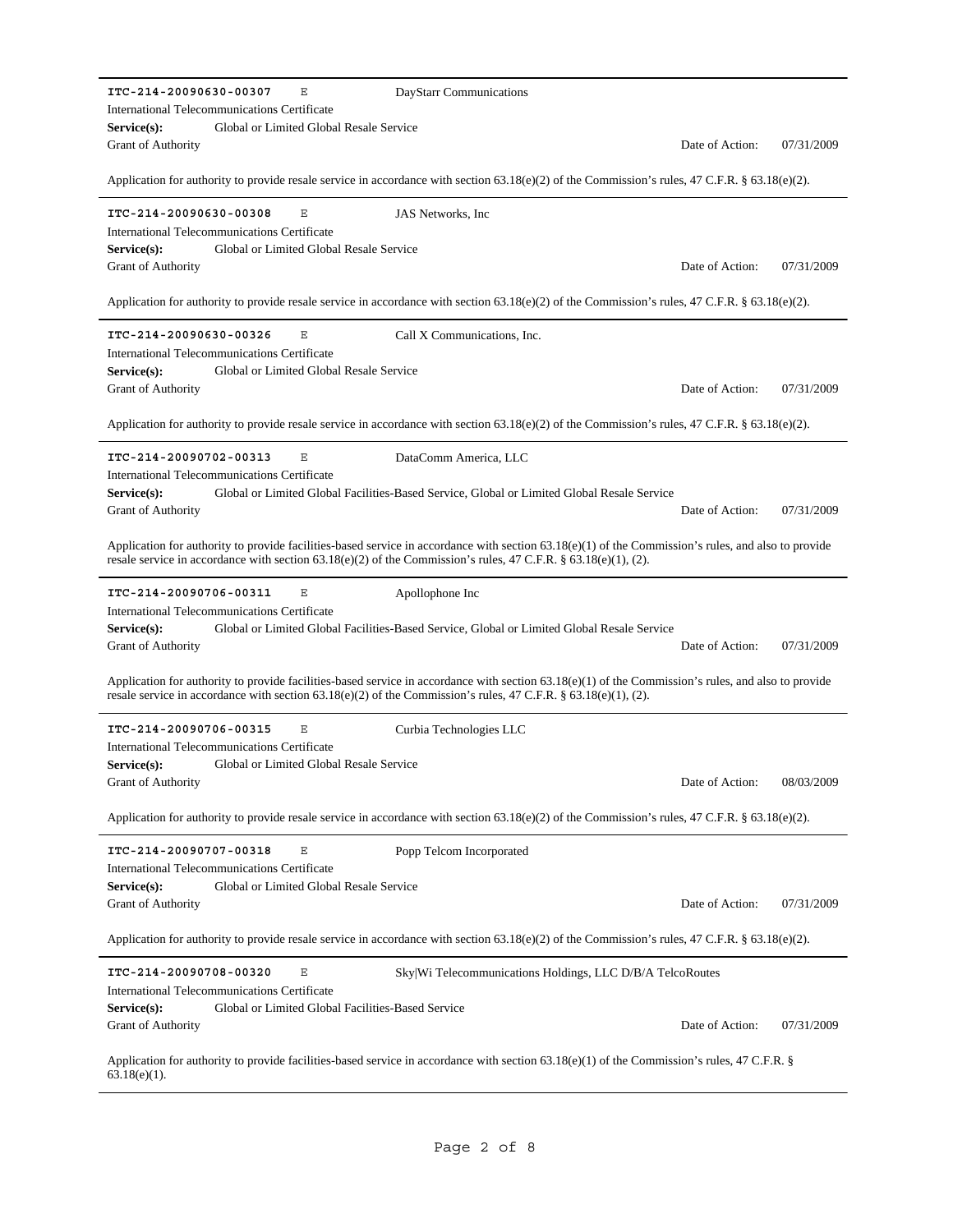| International Telecommunications Certificate                                                                                                                                                                                                                             |                 |            |
|--------------------------------------------------------------------------------------------------------------------------------------------------------------------------------------------------------------------------------------------------------------------------|-----------------|------------|
| Global or Limited Global Facilities-Based Service, Global or Limited Global Resale Service                                                                                                                                                                               |                 |            |
| $Service(s)$ :<br>Grant of Authority                                                                                                                                                                                                                                     | Date of Action: | 07/31/2009 |
|                                                                                                                                                                                                                                                                          |                 |            |
| Application for authority to provide facilities-based service in accordance with section $63.18(e)(1)$ of the Commission's rules, and also to provide<br>resale service in accordance with section 63.18(e)(2) of the Commission's rules, 47 C.F.R. § 63.18(e)(1), (2).  |                 |            |
| ITC-214-20090709-00324<br>Ε<br>Nunn Communications, LLC                                                                                                                                                                                                                  |                 |            |
| International Telecommunications Certificate                                                                                                                                                                                                                             |                 |            |
| Global or Limited Global Resale Service<br>$Service(s)$ :                                                                                                                                                                                                                |                 |            |
| Grant of Authority                                                                                                                                                                                                                                                       | Date of Action: | 07/31/2009 |
| Application for authority to provide resale service in accordance with section 63.18(e)(2) of the Commission's rules, 47 C.F.R. § 63.18(e)(2).                                                                                                                           |                 |            |
| ITC-214-20090712-00327<br>Ε<br>Global Teleconnects Corp.                                                                                                                                                                                                                 |                 |            |
| International Telecommunications Certificate                                                                                                                                                                                                                             |                 |            |
| Global or Limited Global Resale Service<br>$Service(s)$ :                                                                                                                                                                                                                |                 |            |
| <b>Grant of Authority</b>                                                                                                                                                                                                                                                | Date of Action: | 07/31/2009 |
| Application for authority to provide resale service in accordance with section 63.18(e)(2) of the Commission's rules, 47 C.F.R. § 63.18(e)(2).                                                                                                                           |                 |            |
| ITC-214-20090714-00328<br>Ε<br>Worldlink USA Inc.                                                                                                                                                                                                                        |                 |            |
| International Telecommunications Certificate                                                                                                                                                                                                                             |                 |            |
| Global or Limited Global Facilities-Based Service, Global or Limited Global Resale Service<br>Service(s):                                                                                                                                                                |                 |            |
| <b>Grant of Authority</b>                                                                                                                                                                                                                                                | Date of Action: | 07/31/2009 |
| Application for authority to provide facilities-based service in accordance with section $63.18(e)(1)$ of the Commission's rules, and also to provide<br>resale service in accordance with section 63.18(e)(2) of the Commission's rules, 47 C.F.R. § 63.18(e)(1), (2).  |                 |            |
| ITC-214-20090714-00329<br>Ε<br>Eastern Point Communications LLC                                                                                                                                                                                                          |                 |            |
| International Telecommunications Certificate                                                                                                                                                                                                                             |                 |            |
|                                                                                                                                                                                                                                                                          |                 |            |
| Global or Limited Global Facilities-Based Service, Global or Limited Global Resale Service<br>Service(s):                                                                                                                                                                |                 |            |
| <b>Grant of Authority</b>                                                                                                                                                                                                                                                | Date of Action: | 07/31/2009 |
| Application for authority to provide facilities-based service in accordance with section $63.18(e)(1)$ of the Commission's rules, and also to provide<br>resale service in accordance with section 63.18(e)(2) of the Commission's rules, 47 C.F.R. § 63.18(e)(1), (2).  |                 |            |
| ITC-214-20090714-00330<br>E                                                                                                                                                                                                                                              |                 |            |
| Convergence Systems Inc.<br>International Telecommunications Certificate                                                                                                                                                                                                 |                 |            |
| Service(s): Global or Limited Global Facilities-Based Service, Global or Limited Global Resale Service                                                                                                                                                                   |                 |            |
| <b>Grant of Authority</b>                                                                                                                                                                                                                                                | Date of Action: | 07/31/2009 |
|                                                                                                                                                                                                                                                                          |                 |            |
| Application for authority to provide facilities-based service in accordance with section $(3.18(e)(1))$ of the Commission's rules, and also to provide<br>resale service in accordance with section 63.18(e)(2) of the Commission's rules, 47 C.F.R. § 63.18(e)(1), (2). |                 |            |
| ITC-214-20090714-00331<br>Ε<br><b>STM Networks Inc</b>                                                                                                                                                                                                                   |                 |            |
| International Telecommunications Certificate                                                                                                                                                                                                                             |                 |            |
| Service(s):<br>Global or Limited Global Facilities-Based Service, Global or Limited Global Resale Service                                                                                                                                                                |                 |            |
| <b>Grant of Authority</b>                                                                                                                                                                                                                                                | Date of Action: | 07/31/2009 |
| Application for authority to provide facilities-based service in accordance with section $63.18(e)(1)$ of the Commission's rules, and also to provide                                                                                                                    |                 |            |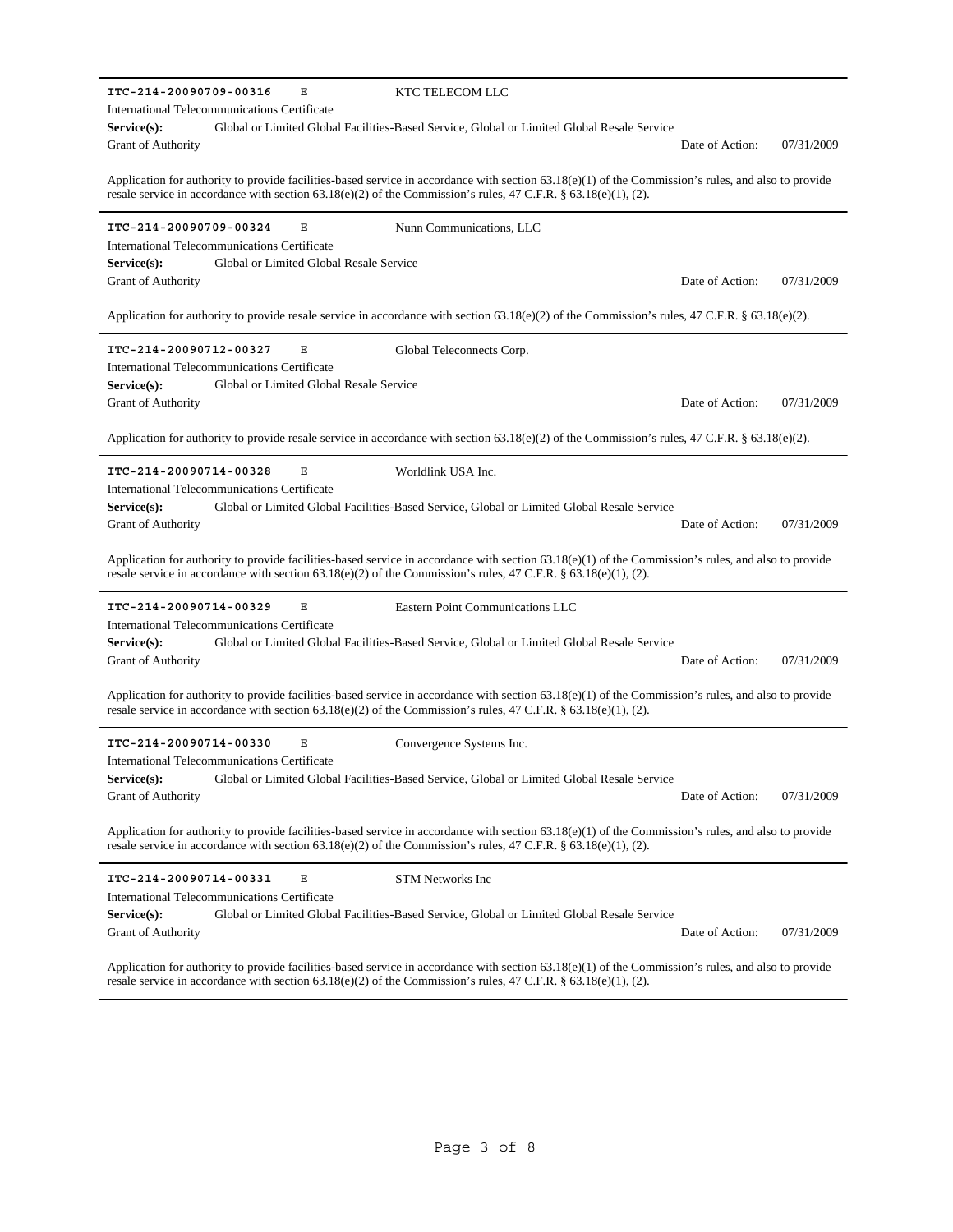**ITC-214-20090715-00332** E

International Telecommunications Certificate

Global or Limited Global Facilities-Based Service, Global or Limited Global Resale Service Date of Action: 07/31/2009 **Service(s):** Grant of Authority

Application for authority to provide facilities-based service in accordance with section 63.18(e)(1) of the Commission's rules, and also to provide resale service in accordance with section 63.18(e)(2) of the Commission's rules, 47 C.F.R. § 63.18(e)(1), (2).

Envision Media Corp.

Michael D. Lansky, LLC d/b/a Avid Telecom

### **ITC-214-20090716-00333** E

International Telecommunications Certificate

Global or Limited Global Facilities-Based Service, Global or Limited Global Resale Service Date of Action: 07/31/2009 **Service(s):** Grant of Authority

Application for authority to provide facilities-based service in accordance with section 63.18(e)(1) of the Commission's rules, and also to provide resale service in accordance with section  $63.18(e)(2)$  of the Commission's rules,  $47$  C.F.R. §  $63.18(e)(1)$ , (2).

**ITC-ASG-20090601-00266** E

Boomerang Wireless, LLC

Grant of Authority Assignment

Grant of Authority

**Current Licensee:** Affinity Mobile, L.L.C.

FROM: Affinity Mobile, L.L.C.

**TO:** Boomerang Wireless, LLC

Application for consent to the assignment of assets including customer base and international section 214 authorization, ITC-214-20061214-00564, held by Affinity Mobile, LLC (Affinity Mobile) to Boomerang Wireless, LLC (Boomerang Wireless). On December 31, 2008, without prior Commission approval, Boomerang Wireless acquired through purchase all of the assets of Affinity Mobile including its customer base and international section 214 authorization. The sole owner of Boomerang Wireless is HH Ventures, LLC (HH Ventures). The following two individuals, both U.S. citizens, own HH Ventures: Dennis Henderson (60%), Fred Haumesser (40%).

Grant of this application is without prejudice to any enforcement action by the Commission for non-compliance with the Communications Act 1934, as amended, on Commission's rules.

**ITC-ASG-20090804-00366** E Assignment T-Mobile Puerto Rico LLC (fka SunCom Wireless Puerto Rico Operating Company

Date of Action: 08/12/2009

**Current Licensee:** SunCom Wireless Puerto Rico License Co., LLC

FROM: SunCom Wireless Puerto Rico License Co., LLC

**TO:** T-Mobile Puerto Rico LLC (fka SunCom Wireless Puerto Rico Operating Company LLC)

Notification filed August 4, 2009 of the pro forma assignment of international section 214 authorization, ITC-214-20070626-00246, held by SunCom Wireless Puerto Rico License Co., LLC (SunCom PR) to T-Mobile Puerto Rico LLC f/k/a SunCom Wireless Puerto Rico Operating Company LLC (T-Mobile PR), both indirect wholly-owned subsidiaries of T-Mobile USA, Inc. (T-Mobile), effective July 6, 2009. The pro forma assignment occurred as part of an internal corporate reorganization, which also involved the dissolution of T-Mobile International AG (TMIAG), an intermediate holding company between T-Mobile and its 100% indirect parent Deutsche Telekom AG.

Date of Action: 07/31/2009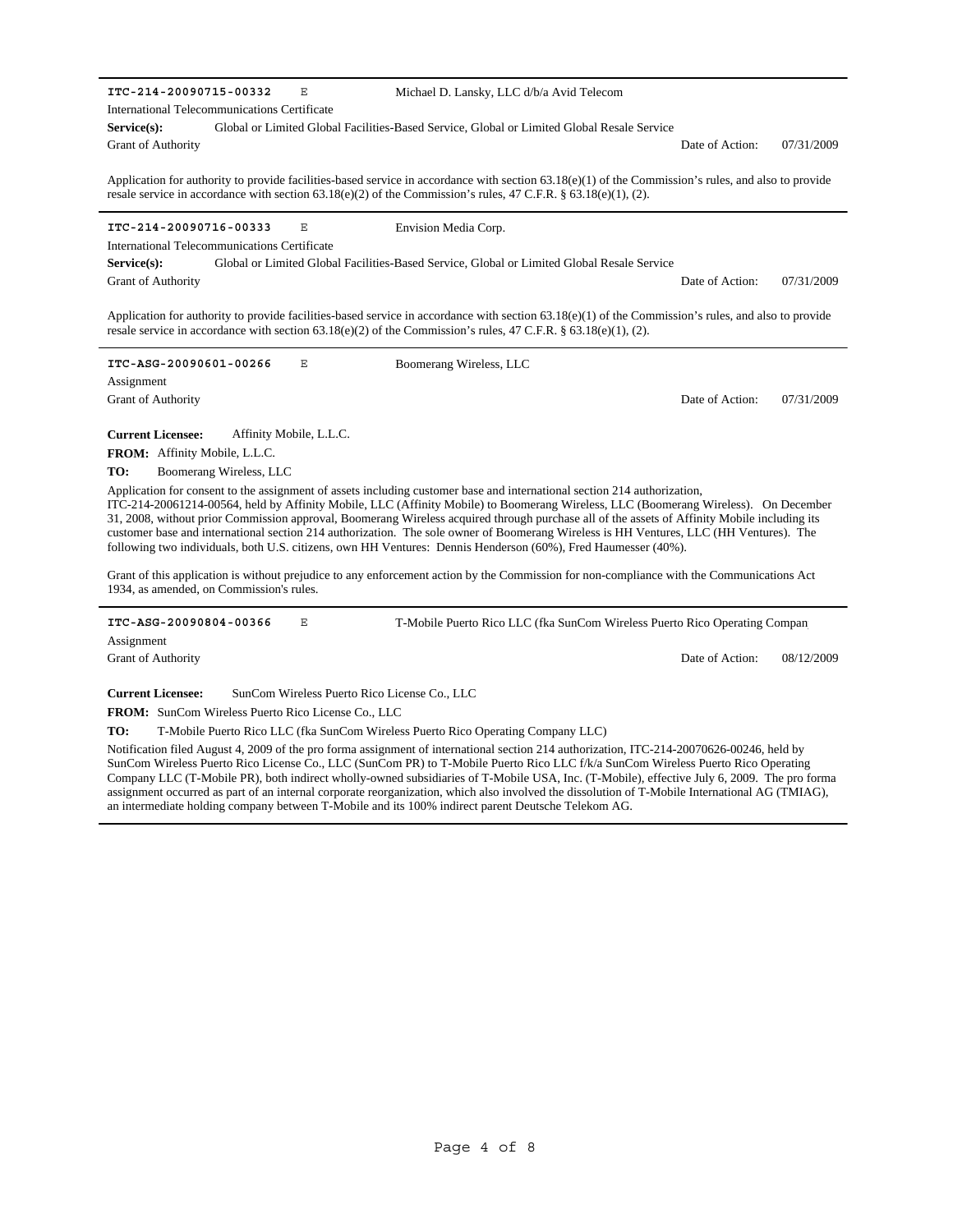**ITC-T/C-20090619-00293** E Grant of Authority Transfer of Control

**Current Licensee:** St. Thomas & San Juan Telephone Co., Inc.

FROM: Primus Telecommunications Group, Incorporated, Debtor-In-Possession

**TO:** Primus Telecommunications Group, Inc.

Application for consent to a transfer of control of the interests in the international section 214 authorizations listed below held by St. Thomas & San Juan Telephone Co., Inc. (STSJ) from its ultimate parent company Primus Telecommunications Group, Inc. DIP (PTGI DIP) to Primus Telecommunications Group, Inc. (PTGI). STSJ holds interests in the following section 214 authorizations for overseas cable construction: (1) ITC-214-19930103-00258 (Old File No. ITC-93-030) - Americas I Cable System; (2) ITC-214-19980430-00923 (Old File No. ITC-98-342) - Americas II Cable System; (3) ITC-214-19950818-00039 (Old File No. ITC-95-580) - Antillas I Cable System; (4) ITC-214-19960329-00130 (Old File No. ITC-96-234) - Bahamas II Cable System; (5) ITC-214-19921110-00127 (Old File No. ITC-93-029) - Columbus II Cable System; (6) ITC-214-19980527-00346 (Old File No. ITC-98-437) - Columbus III Cable System; (7) ITC-214-19970421-00220 (Old File No. ITC-97-221) - Pan American Cable System; and, (8) ITC-214-19920103-00125 (Old File No. ITC-92-106) - Taino-Carib Cable System. See SCL-T/C-20090615-00015.

On March 16, 2009, Primus Telecommunications Group, Inc. filed petitions with the United States Bankruptcy Court for the District of Delaware to reorganize under Chapter 11 (see In Re: Primus Telecommunications Group, Incorporated, et al., Debtors Case No. 09-10867 (KG) through 09-10970 (KG)). PTGI DIP and certain secured creditors and note holders have agreed to a proposed plan under which the current common stock in PTGI will be extinguished and new stock will be issued. Applicants expect that no individual or entity will hold a ten percent or greater direct or indirect equity or voting interest in PTGI after this reorganization.

This authorization is without prejudice to the Commission's action in any other related pending proceedings.

**ITC-T/C-20090709-00323** E Date of Action: 07/31/2009 Grant of Authority Transfer of Control PT Communications, Inc.

**Current Licensee:** PT Communications, Inc.

FROM: Pymatuning Holding Company, Inc.

**TO:** Townes Telecommunications, Inc.

Application for consent to the transfer of control of international section 214 authorization, ITC-214-19970710-00392 (Old File ITC-97-496), held by PT Communications, Inc. d/b/a PT Long Distance Company (PT Communications), from Pymatuning Holding Company, Inc. (PHC), the 100% indirect parent of PT Communications, to Townes Telecommunications, Inc. (Townes). Pursuant to the terms of an underlying settlement agreement dated May 11, 2009, Townes will acquire from PHC, in full satisfaction of an outstanding note, all of the issued and outstanding stock of PT Communications and Pymatuning Independent Telephone Company, the direct parent of PT Communications. Upon closing, Pymatuning and PT Communications will become wholly-owned direct and indirect subsidiaries, respectively, of Townes. Townes is 100 percent owned jointly by husband and wife, Larry C. and Phyllis Townes, both U.S. citizens.

This authorization is without prejudice to the Commission's action in any other related pending proceedings.

| ITC-T/C-20090804-00367     | Е | T-Mobile USA, Inc. f/k/a VoiceStream Wireless Corporation |                 |            |
|----------------------------|---|-----------------------------------------------------------|-----------------|------------|
| <b>Transfer of Control</b> |   |                                                           |                 |            |
| <b>Grant of Authority</b>  |   |                                                           | Date of Action: | 08/12/2009 |
|                            |   |                                                           |                 |            |

**Current Licensee:** T-Mobile USA, Inc. f/k/a VoiceStream Wireless Corporation

FROM: Deutsche Telekom AG

**TO:** Deutsche Telekom AG

Notification filed August 4, 2009 of the pro forma transfer of control of international section 214 authorizations, ITC-214-19960930-00473 and ITC-214-20061004-00452, held by T-Mobile USA, Inc. f/k/a VoiceStream Wireless Corporation (T-Mobile), effective July 6, 2009. As part of an internal corporate reorganization, T-Mobile International AG (TMIAG), an intermediate holding company between T-Mobile and its 100% indirect parent Deutsche Telekom AG, was dissolved.

#### **Dismissal**

**ITC-214-20090127-00030** Ccline, Inc.

By letter filed July 10, 2009, and certified on August 3, 2009, Applicant notified the Commission of the withdrawal of its international section 214 application.

**INFORMATIVE**

**ITC-214-19950101-00036** FTC Communications, Inc.

By letter filed July 27, 2009, Farmers Telephone Cooperative, Inc. (Farmers) notified the Commission that, effective July 1, 2009, its wholly-owned subsidiary, FTC Communications, Inc., has been reorganized as a limited liability company, FTC Communications, LLC. FTC Communications, LLC provides international services under the authorization of its parent, ITC-214-19950101-00036, pursuant to section 63.21(h) of the Commission's rules, 47 C.F.R. § 63.21(h).

Date of Action: 08/12/2009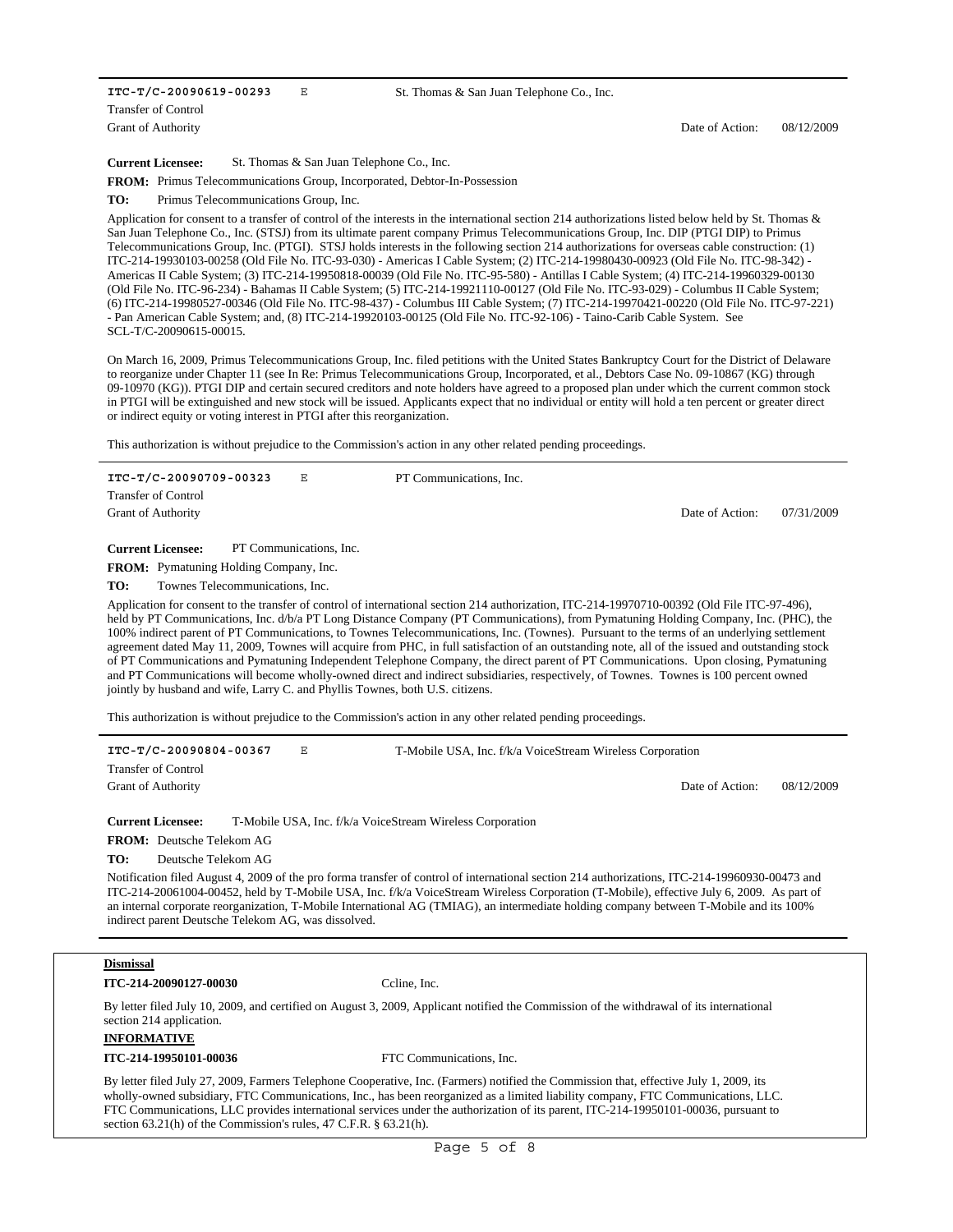| <b>INFORMATIVE</b>                                                                                                                                                                                                                                                                                                                 |                                                                                                                                         |  |
|------------------------------------------------------------------------------------------------------------------------------------------------------------------------------------------------------------------------------------------------------------------------------------------------------------------------------------|-----------------------------------------------------------------------------------------------------------------------------------------|--|
| ITC-214-19990721-00440                                                                                                                                                                                                                                                                                                             | Sebastian Enterprises, Inc.                                                                                                             |  |
| By letter filed April 29, 2009, Applicant notified the Commission that Audeamus, LLC, a wholly-owned subsidiary that provides<br>international service under ITC-214-19990721-00440, has been reorganized from a California limited liability company to a California<br>corporation and is currently doing business as Sebastian. |                                                                                                                                         |  |
| ITC-214-20020513-00254                                                                                                                                                                                                                                                                                                             | Invision Telecom Inc                                                                                                                    |  |
| By letter filed June 22, 2009, Applicant notified the Commission that it changed its name from Danncomm Technical, Inc. to Invision<br>Telecom, Inc., effective June 1, 2009.                                                                                                                                                      |                                                                                                                                         |  |
| ITC-214-20060428-00258                                                                                                                                                                                                                                                                                                             | Stellar Relay, LLC                                                                                                                      |  |
| By letter filed May 6, 2009, Applicant notified the Commission that it changed its name from Stellar Nordia Services, LLC to Stellar Relay,<br>LLC, effective May 6, 2009.                                                                                                                                                         |                                                                                                                                         |  |
| ITC-214-20080620-00286                                                                                                                                                                                                                                                                                                             | Mobilecom Investments, LLC                                                                                                              |  |
| By letter dated July 31, 2009, Applicant notified the Commission that it will temporarily discontinue service to customers effective August<br>31, 2009.<br><b>SURRENDER</b>                                                                                                                                                       |                                                                                                                                         |  |
| ITC-214-20021223-00594                                                                                                                                                                                                                                                                                                             | GroveLine, LLC                                                                                                                          |  |
| section 214 authorization, effective August 3, 2009.                                                                                                                                                                                                                                                                               | By letter filed July 14, 2009, and certified on August 3, 2009, Applicant notified the Commission of the Surrender of its international |  |
| ITC-214-20070801-00312                                                                                                                                                                                                                                                                                                             | Telecom AG, LLC                                                                                                                         |  |
| By letter filed May 1, 2009, Applicant notified the Commission of the Surrender of its international section 214 authorization, effective<br>April 6, 2009.                                                                                                                                                                        |                                                                                                                                         |  |
| ITC-214-20071203-00482                                                                                                                                                                                                                                                                                                             | Big Telephone, Inc.                                                                                                                     |  |

By letter filed July 27, 2009, Applicant notified the Commission of the Surrender of its international section 214 authorization, effective July 27, 2009.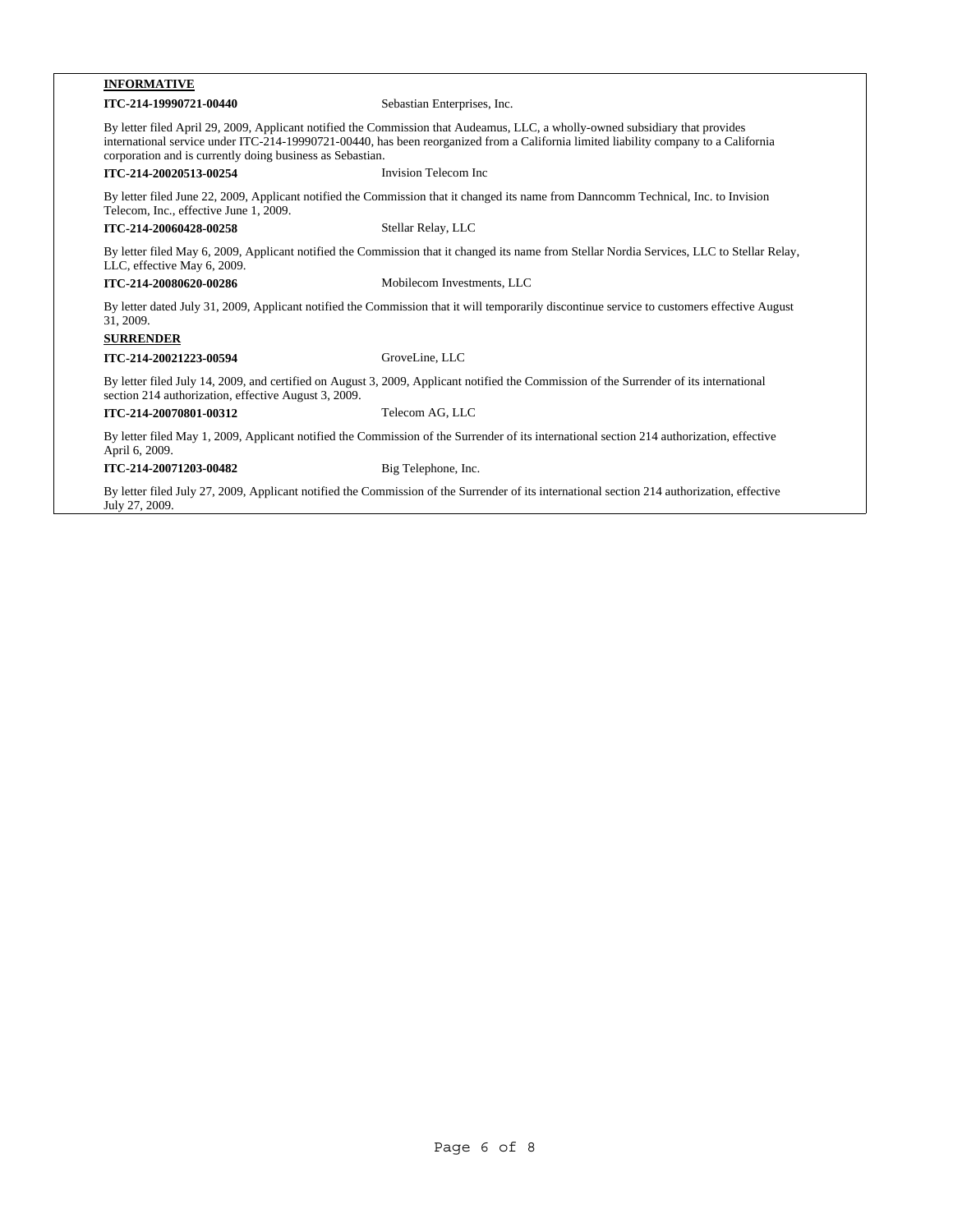# CONDITIONS APPLICABLE TO INTERNATIONAL SECTION 214 AUTHORIZATIONS

(1) These authorizations are subject to the Exclusion List for International Section 214 Authorizations, which identifies restrictions on providing service to particular countries or using particular facilities. The most recent Exclusion List is attached to this Public Notice. The list applies to all U.S. international carriers, including those that have previously received global or limited global Section 214 authority, whether by Public Notice or specific written order. Carriers are advised that the attached Exclusion List is subject to amendment at any time pursuant to the procedures set forth in Streamlining the International Section 214 Authorization Process and Tariff Requirements, IB Docket No. 95-118, 11 FCC Rcd 12884 (1996), para. 18. A copy of the current Exclusion List will be maintained in the FCC Reference and Information Center and will be available at http://www.fcc.gov/ib/pd/pf/telecomrules.html#exclusionlist. It also will be attached to each Public Notice that grants international Section 214 authority.

(2) The export of telecommunications services and related payments to countries that are subject to economic sanctions may be restricted. For information concerning current restrictions, call the Office of Foreign Assets Control, U.S. Department of the Treasury, (202) 622-2520.

(3) Carriers shall comply with the requirements of Section 63.11 of the Commission's rules, which requires notification by, and in certain circumstances prior notification by, U.S. carriers acquiring an affiliation with foreign carriers. A carrier that acquires an affiliation with a foreign carrier will be subject to possible reclassification as a dominant carrier on an affiliated route pursuant to the provisions of Section 63.10 of the rules.

(4) Carriers shall comply with the Commission's International Settlements Policy and associated filing requirements contained in Sections 43.51, 64.1001 and 64.1002 of the Commission's Rules, 47 C.F.R. §§ 43.51, 64.1001, 64.1002. The Commission modified these requirements most recently in International Settlements Policy Reform: International Settlement Rates, First Report and Order, FCC 04-53, 19 FCC Rcd 5709 (2004). In addition, any carrier interconnecting private lines to the U.S. public switched network at its switch, including any switch in which the carrier obtains capacity either through lease or otherwise, shall file annually with the Chief, International Bureau, a certified statement containing, on a country-specific basis, the number and type (e.g., 64 kbps circuits) of private lines interconnected in such manner. The Commission will treat the country of origin information as confidential. Carriers need not file their contracts for interconnection unless the Commission specifically requests. Carriers shall file their annual report on February 1 (covering international private lines interconnected during the preceding January 1 to December 31 period) of each year. International private lines to countries which the Commission has exempted from the International Settlements Policy at any time during a particular reporting period are exempt from this requirement. See 47 C.F.R. § 43.51(d). The Commission's list of U.S. international routes that are exempt from the International Settlements Policy may be viewed at http://www.fcc.gov/ib/pd/pf/isp\_exempt.html.

(5) Carriers authorized to provide private line service either on a facilities or resale basis are limited to the provision of such private line service only between the United States and those foreign points covered by their referenced applications for Section 214 authority. A carrier may provide switched services over its authorized resold private lines in the circumstances specified in Section 63.23(d) of the rules, 47 C.F. R. § 63.23(d).

(6) A carrier may engage in "switched hubbing" to countries that do not appear on the Commission's list of U.S. international routes that are exempt from the International Settlements Policy, set forth in Section 64.1002, 47 C.F.R. § 64.1002, provided the carrier complies with the requirements of Section 63.17(b) of the rules, 47 C.F.R. § 63.17(b). The Commission's list of U.S. international routes that are exempt from the International Settlements Policy may be viewed at http://www.fcc.gov/ib/pd/pf/isp\_exempt.html.

(7) Carriers shall comply with the "No Special Concessions" rule, Section 63.14, 47 C.F.R. § 63.14.

(8) Carriers regulated as dominant for the provision of a particular communications service on a particular route for any reason other than a foreign carrier affiliation under Section 63.10 of the rules shall file tariffs pursuant to Section 203 of the Communications Act, as amended, 47 U.S.C. § 203, and Part 61 of the Commission's Rules, 47 C.F.R. Part 61. Carriers shall not otherwise file tariffs except as permitted by Section 61.19 of the rules, 47 C.F.R. § 61.19. Except as specified in Section 20.15 with respect to commercial mobile radio service providers, carriers regulated as non-dominant, as defined in Section 61.3, and providing detariffed international services pursuant to Section 61.19, must comply with all applicable public disclosure and maintenance of information requirements in Sections 42.10 and 42.11.

(9) Carriers shall file the annual reports of overseas telecommunications traffic required by Section 43.61(a). Carriers shall also file the quarterly reports required by Section 43.61 in the circumstances specified in paragraphs (b) and (c) of

Page 7 of 8